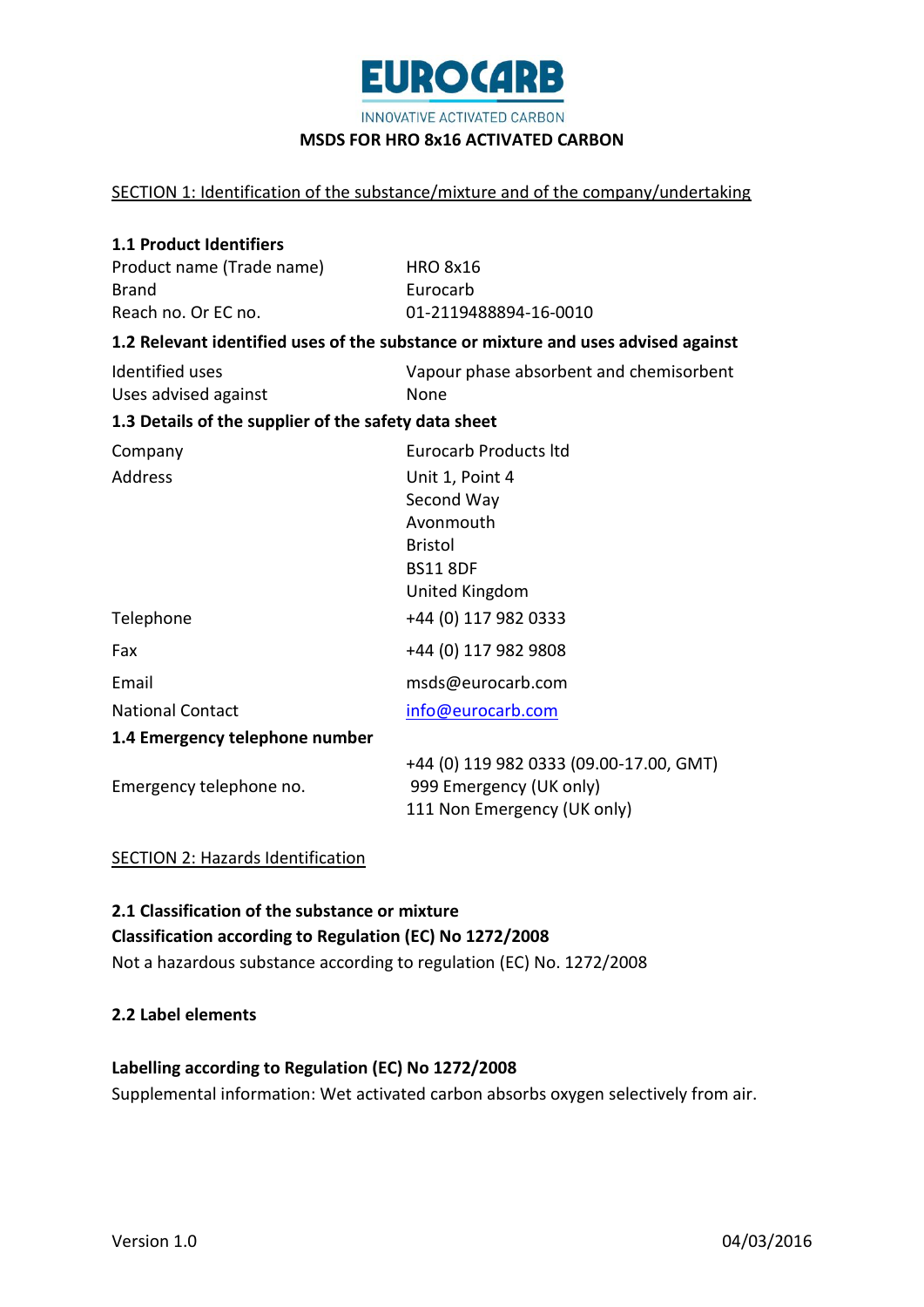

# **2.3 Other hazards**

Moist material will selectively adsorb oxygen from air. Enclosed tanks and spaces should only be entered with continuous oxygen monitoring and use of appropriate forced ventilation or a self-contained breathing appliance should be worn. The material is a potential nuisance dust and should be carefully handled to minimise dust generation. Adequate exhaust ventilation should be available to eliminate the risk of dust inhalation or a dust mask should be worn. Avoid contact with eyes and skin.

# SECTION 3: Composition / information on ingredients

| Component             | Classification | Percentage (weight) |  |
|-----------------------|----------------|---------------------|--|
| Activated carbon, HDS |                |                     |  |
| CAS: 7440-44-0        |                | ≤100%               |  |
| REACH: 01-2119488894- | Non hazardous  |                     |  |
| 16-0010               |                |                     |  |
| Moisture              |                |                     |  |
| CAS: N/A              | Non hazardous  | $\leq 15\%$         |  |
| REACH: N/A            |                |                     |  |

#### SECTION 4: First aid measures

# **4.1 Description of first aid measures**

#### **General advice**

Consult a physician and show this data sheet if concerned

#### **If inhaled**

Move person affected into fresh air. If a cough or respiratory symptoms develop consult a physician.

# **In case of skin contact**

Wash the affected area with soap and water.

# **In case of eye contact**

Treat immediately by flushing with copious amounts of water or eye bath solution. If redness, itching, or a burning sensation develops consult a physician.

# **If swallowed**

Give water to drink, never administer to an unconscious person. If gastro-intestinal symptoms develop consult a physician showing this data sheet.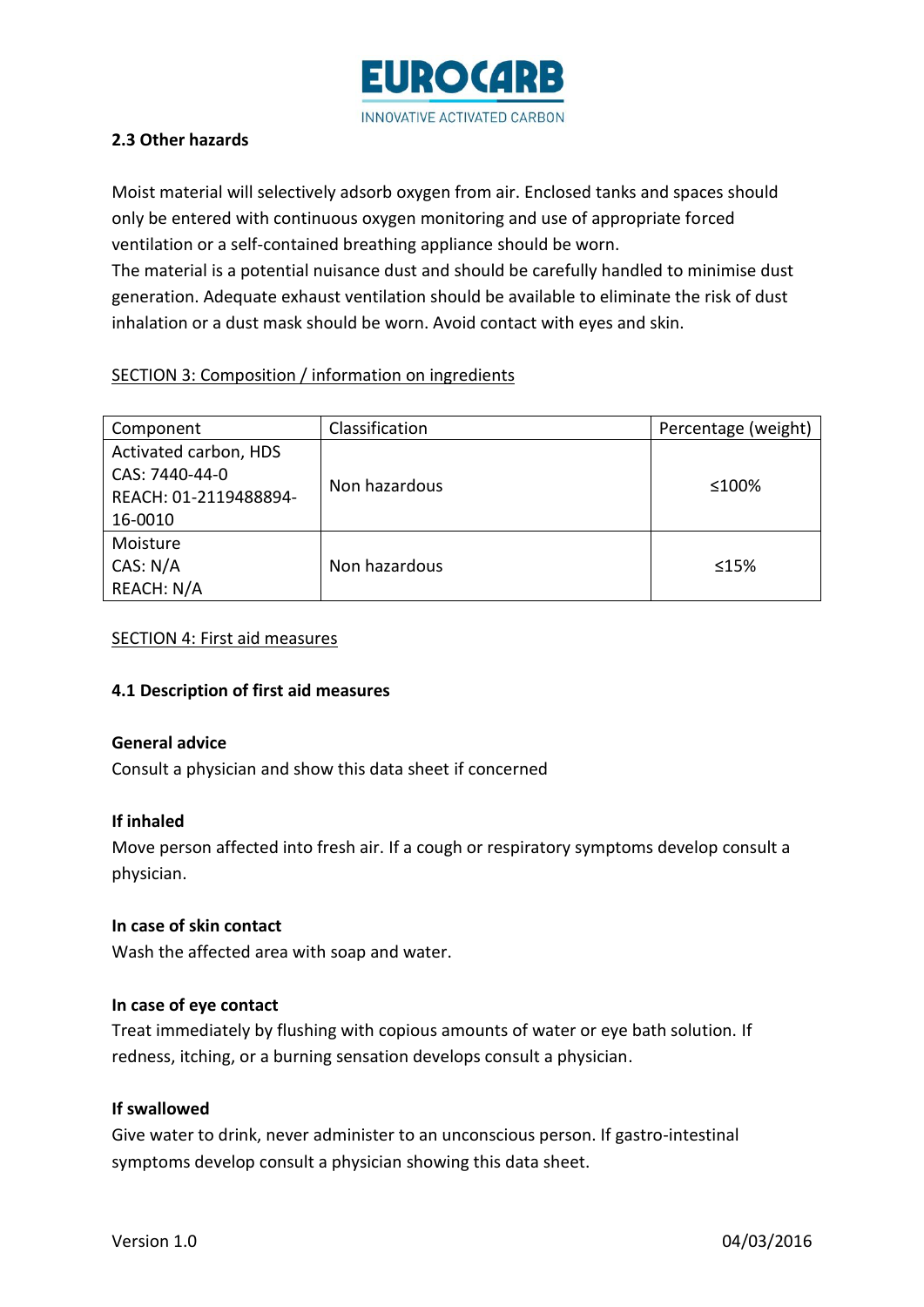

# **4.2 Most important symptoms and effects, both acute and delayed**

The most important symptoms and effects are described in section 2 or 11.

# **4.3 Indication of any immediate medical attention and special treatment needed** No data available

# SECTION 5: Firefighting measures

# **5.1 Extinguishing media**

Water spray preferable, avoid methods that generate or disturbs excessive dust.

# **5.2 Special hazards arising from substance or mixture**

Used material may release additional combustion products. Airborne dust is a weak explosion hazard. Wetted material may cause oxygen depletion in confined spaces.

# **5.3 Advice for firefighters**

Wear self-contained breathing apparatus.

# SECTION 6: Accidental release measures

# **6.1 Personal precautions, protective equipment, and emergency procedures**

Use personal protective equipment. Avoid dust formation. Ensure adequate ventilation. Avoid breathing dust.

# **6.2 Environmental precautions**

Do not let product enter water-ways.

# **6.3 Methods and materials for containment and clean up**

Preferably vacuum up or sweep up and keep in a suitable closed container for disposal.

# **6.4 Reference to other sections**

For disposal consideration see section 13, for personal protective equipment recommendations see section 8.

# SECTION 7: Handling and storage

# **7.1 Precautions for safe handling**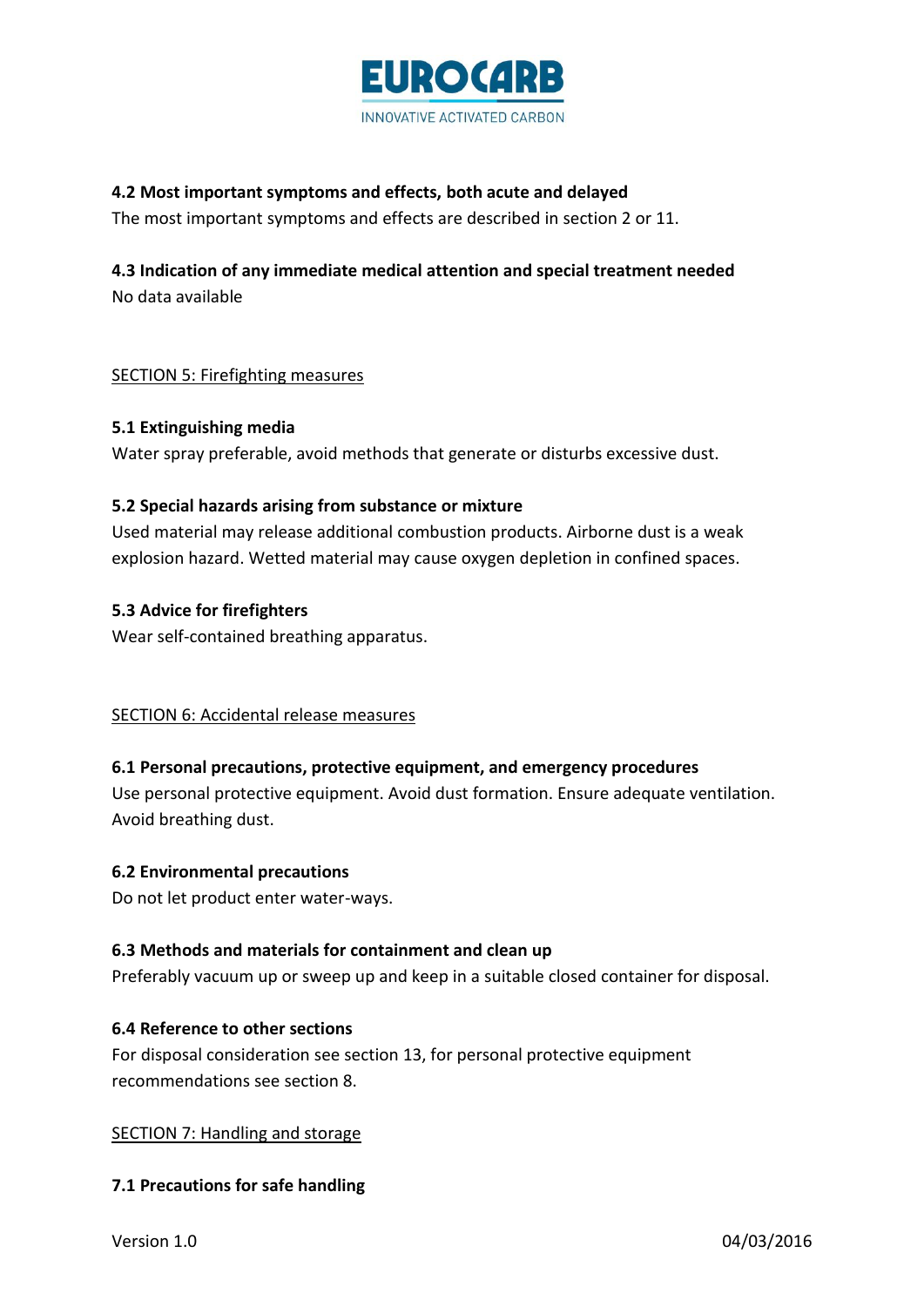

INNOVATIVE ACTIVATED CARBON

Avoid contact with skin and eyes. Avoid formation of dust. Provide adequate exhaust ventilation where dust is generated.

# **7.2 Conditions for safe storage, including any incompatibilities**

Store indoors or under cover in frost-free conditions. Avoid direct sunlight. Do not store at high temperatures. Keep away from contaminating vapours and sources of ignition. Ensure packaging remains sealed. Keep away from strong acids and strong oxidisers.

# **7.3 Specific end use(s)**

See section 1.2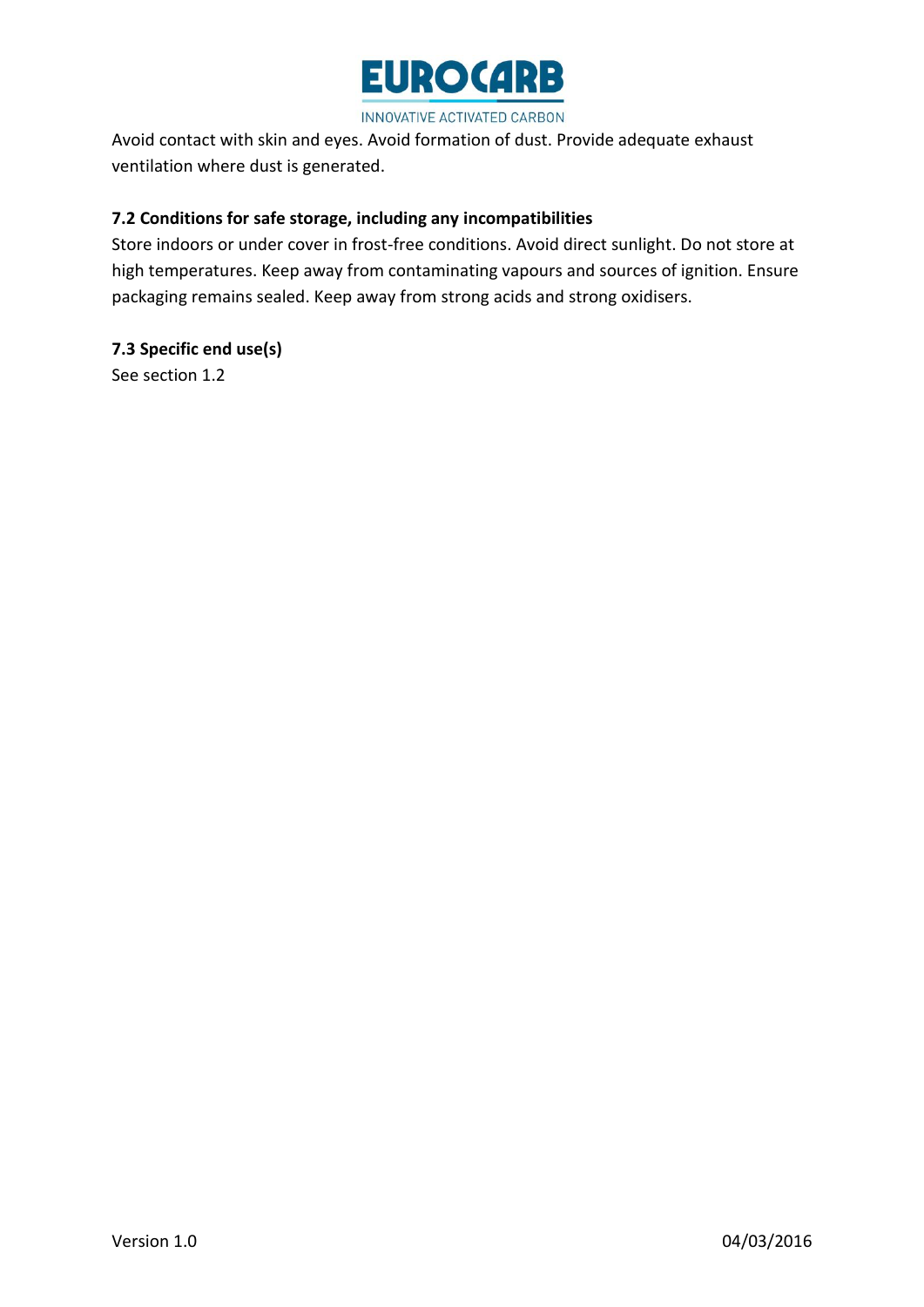

# SECTION 8: Exposure controls / personal protection

### **8.1 Control parameters**

| Carbon                                                                                                                           |                                               |                                         |                      |                                                                                                                |                 |            |                                                                                                                                                                                                                                                                                                                                    |  |
|----------------------------------------------------------------------------------------------------------------------------------|-----------------------------------------------|-----------------------------------------|----------------------|----------------------------------------------------------------------------------------------------------------|-----------------|------------|------------------------------------------------------------------------------------------------------------------------------------------------------------------------------------------------------------------------------------------------------------------------------------------------------------------------------------|--|
| Limit<br>value<br>type<br>(country<br>of origin)                                                                                 | <b>Substance</b><br>name                      | Occupational<br>exposure limit<br>value |                      | Recommended<br>monitoring                                                                                      |                 | Peak       | <b>Source</b>                                                                                                                                                                                                                                                                                                                      |  |
|                                                                                                                                  |                                               | Long<br>term<br>(mg/m3)                 | <b>Short</b><br>term | procedures                                                                                                     |                 | limitation |                                                                                                                                                                                                                                                                                                                                    |  |
| Germany                                                                                                                          | Activated<br>carbon<br>alveolar<br>fraction   | 1.5                                     |                      | Personal air<br>sampling for<br>alveolar<br>fraction<br>Personal air<br>sampling for<br>respirable<br>fraction |                 |            | <b>DFG Deutsche</b><br>Forschungsgemeins<br>chaft: MAK-und<br><b>BAT-Werte-Liste</b><br>2010,<br>Senatskommission<br>zur Prüfung<br>gesundheitsschädlic<br>her Arbeitsstoffe,<br>Mitteilung 46; VCH                                                                                                                                |  |
|                                                                                                                                  | Activated<br>carbon<br>respirable<br>fraction | 4                                       |                      |                                                                                                                |                 |            |                                                                                                                                                                                                                                                                                                                                    |  |
| Biological limit values: No biological limit value has been set<br>Additional exposure limits under the conditions of use: None. |                                               |                                         |                      |                                                                                                                |                 |            |                                                                                                                                                                                                                                                                                                                                    |  |
| DNEL/DMEL                                                                                                                        |                                               | <b>Exposure</b>                         |                      | <b>Exposure</b>                                                                                                | <b>Critical</b> |            | <b>Remarks</b>                                                                                                                                                                                                                                                                                                                     |  |
| Worker                                                                                                                           | <b>Consumer</b>                               | route                                   |                      | frequency                                                                                                      | component       |            |                                                                                                                                                                                                                                                                                                                                    |  |
| 3mg/m3                                                                                                                           | 0.5mg/m3                                      | Inhalation                              |                      | Short term<br>(acute)<br>Activated<br>carbon<br>Long term<br>(repeated)                                        |                 |            | The interim inhalation DNEL<br>long-term exposure for local<br>effects was based on OEL<br>(TWA, 8hr) set by the<br>American Conference of<br>Governmental Industrial<br>Hygienists (ACGIH, 2001) for<br>inhalable dust of carbon<br>black. The OEL is intended to<br>minimise excessive dirtiness<br>and effects on lung function |  |

No PNEC is derived as the substance is highly insoluble and no ecotoxicity information is available.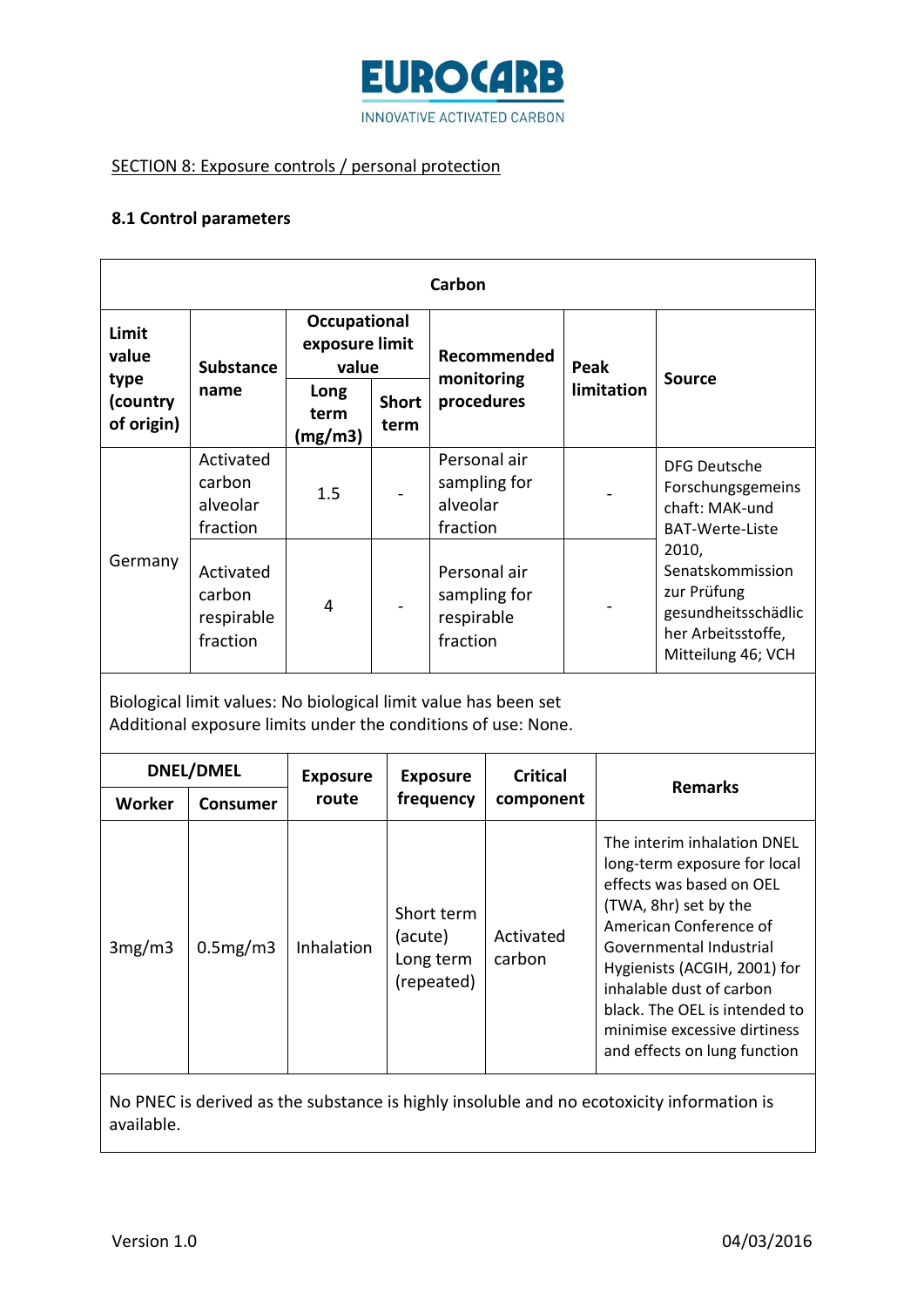

### **8.2 Exposure controls**

#### **Occupational exposure controls**

A good basic standard of occupational hygiene is to be implemented for all handling of activated carbon outside a container. Wash hands and face before breaks and immediately after handling the product.

#### **Safety controls**

Low oxygen work procedures should be in place – wet activated carbon depletes oxygen from air and, therefore, dangerously low levels of oxygen may be encountered. Whenever workers enter a vessel containing activated carbon, the vessels oxygen content should be determined and work procedures for potentially low levels of oxygen should be followed. Alternatively the room may be fitted with oxygen level sensors having an alarm setting at 18 vol. %.

#### **Personal protective equipment**

Eye/face protection

Use equipment for eye protection tested and approved under appropriate government standards such as NIOSH (US) or EN 166(EU).

Skin protection

Handle with gloves. Gloves must be inspected prior to use. Use proper glove removal technique (without touching glove's outer surface) to avoid skin contact with this product. Dispose of contaminated gloves after use in accordance with applicable laws and good laboratory practices. Wash and dry hands.

The selected gloves have to satisfy the specifications of EU Directive 89/686/EEC and the standard EN 374 derived from it.

Full contact

Material: Nitrile rubber

Minimum layer thickness: 0.11mm

Breakthrough time: 480 min

Body protection

Standard protective work clothes

Respiratory protection

Where risk assessment shows masks are required due to volumes handled or poor ventilation use type N100(US) or type P3(EN 143) dust masks.

#### **Environmental exposure controls**

Product related measures to prevent exposure

Local exhaust ventilation to remove material at source

Contained storage

Regulated waste disposal

Do not let product enter drains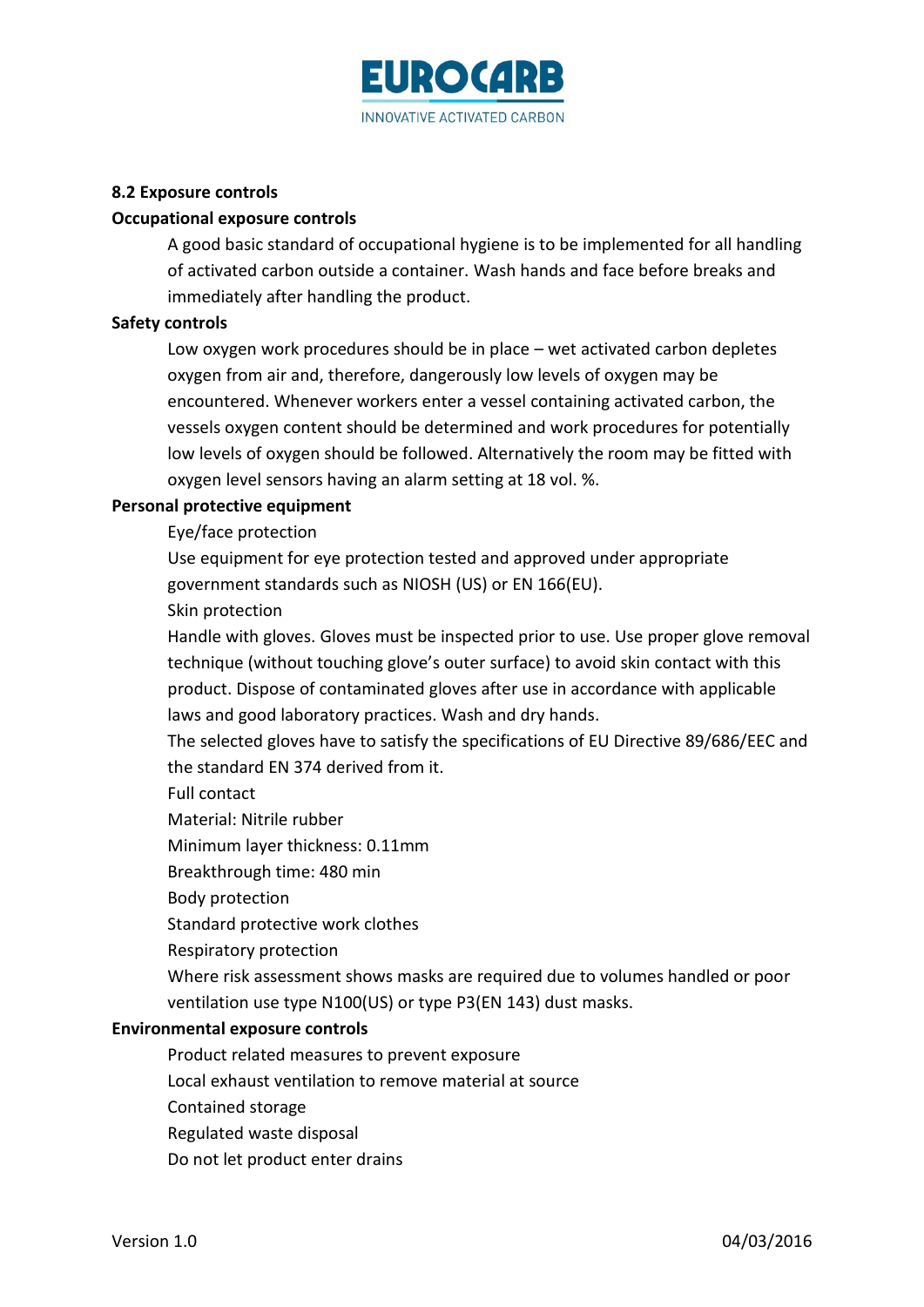

### **Instructional measures to prevent exposure**

Inclusion of ISO 14001

Appropriate documentation such as work instruction procedures

### SECTION 9: physical and chemical properties

#### **9.1 Information on basic physical and chemical properties**

| Appearance                                   | Form: Solid       |  |  |
|----------------------------------------------|-------------------|--|--|
|                                              | Colour: Black     |  |  |
| Odour                                        | No odour          |  |  |
| Odour threshold                              | N/A               |  |  |
| рH                                           | No data available |  |  |
| Melting point / freezing point               | $>1000^{\circ}$ C |  |  |
| Initial boiling point and boiling range      | >1000 $\degree$ C |  |  |
| Flash point                                  | N/A               |  |  |
| <b>Evaporation rate</b>                      | N/A               |  |  |
| Flammability (solid, gas)                    | No data available |  |  |
| Upper/lower flammability or explosive limits | N/A               |  |  |
| Vapour pressure                              | N/A               |  |  |
| Vapour density                               | N/A               |  |  |
| Relative density (dry)                       | 300-640 kg/m3     |  |  |
| Water solubility                             | No data available |  |  |
| Partition coefficient: n-octanol/water       | No data available |  |  |
| Auto-ignition temperature                    | No data available |  |  |
| Decomposition temperature                    | No data available |  |  |
| Viscosity                                    | N/A               |  |  |
| <b>Explosive properties</b>                  | No data available |  |  |
| Oxidising properties                         | N/A               |  |  |

# **9.2 Other safety information**

The physical and chemical properties of the spent material may be different to that of the virgin carbon.

#### SECTION 10: Stability and reactivity

#### **10.1 Reactivity**

This product shows no reactivity under the specified conditions of storage, shipment, and use.

#### **10.2 Chemical stability**

This product is stable under the specified conditions of storage, shipment, and use.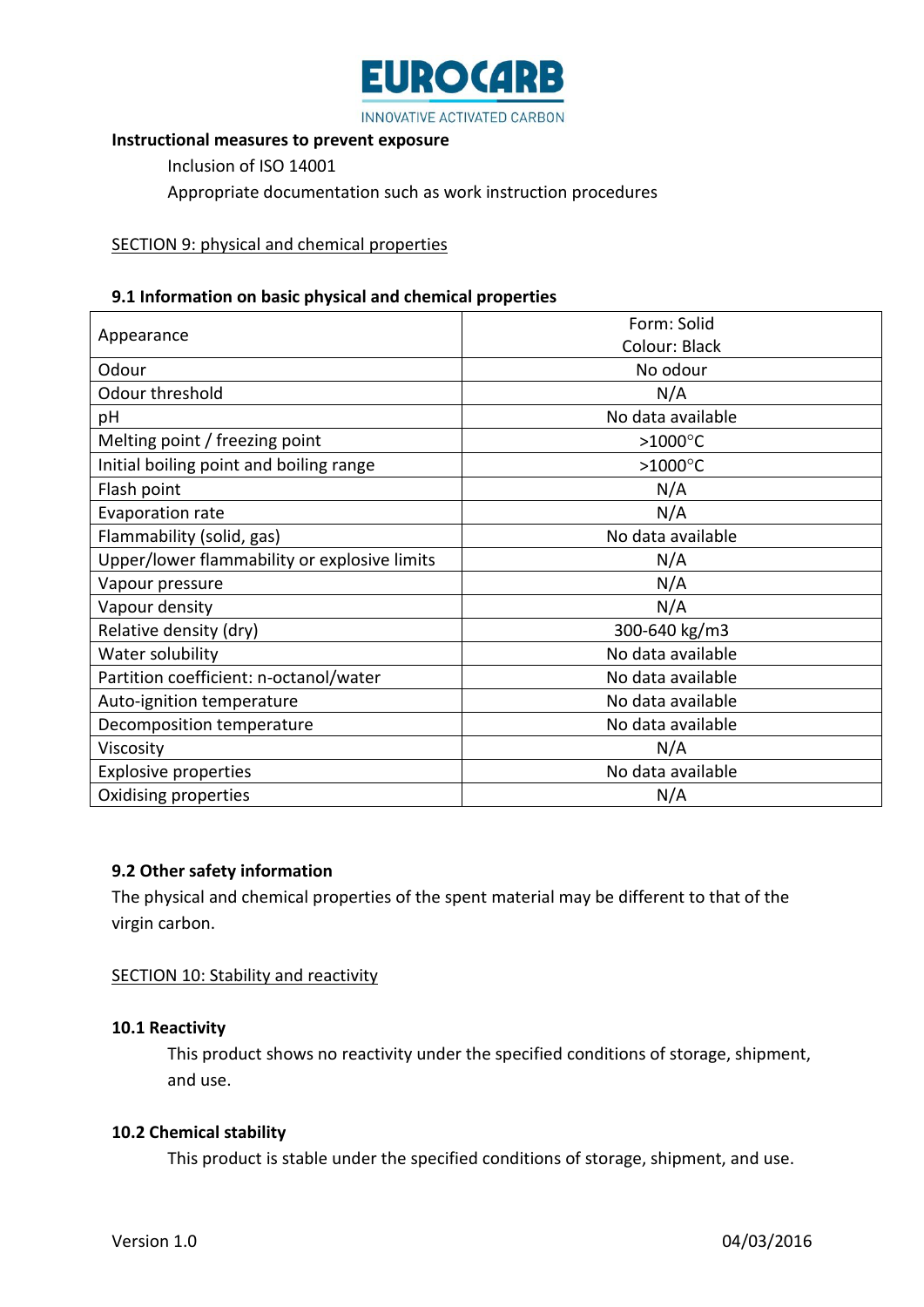

# **10.3 Possibility of hazardous reactions**

Contact with strong oxidisers, i.e. chlorine, liquid oxygen, ozone, may result in rapid combustion / possible explosion.

### **10.4 Conditions to avoid**

Keep operating temperatures below 200°C. Do not store in direct sunlight.

#### **10.5 Incompatible materials**

Keep away from strong acids and strong oxidisers.

# **10.6 Hazardous decomposition products**

Carbon monoxide and carbon dioxide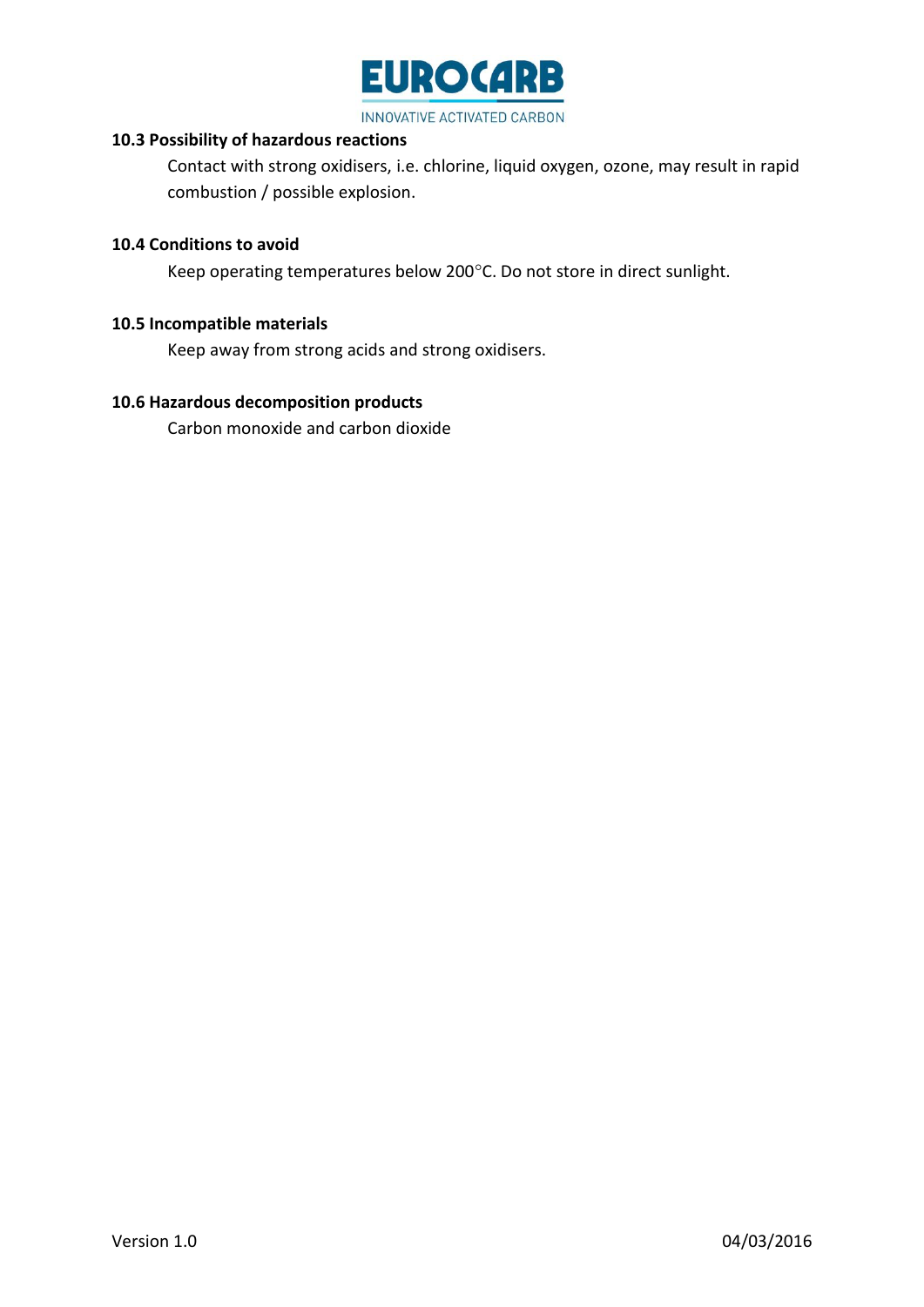

# SECTION 11: Toxicological information

# **11.1 Information on toxicological information**

#### **Acute toxicity**

| <b>Activated Carbon</b>    |                                                                                                                                                                                                                 |                |                                  |  |  |  |
|----------------------------|-----------------------------------------------------------------------------------------------------------------------------------------------------------------------------------------------------------------|----------------|----------------------------------|--|--|--|
|                            | <b>Effect Dose</b>                                                                                                                                                                                              | <b>Species</b> | Comments                         |  |  |  |
| Acute toxicity,<br>oral    | LD50 $>$ 2000mg/kg bw                                                                                                                                                                                           | Rat, female    | Reliable without<br>constriction |  |  |  |
| Acute toxicity,<br>inhaled | LC0 $(1h)$ : 64.4mg/l air (nominal) or 8.5mg/l air<br>(analytical) (no deaths, but multiple effects<br>were observed (contamination of fur, general<br>stress, lung rales, weight loss, lung<br>discoloration)) | Rat            | Reliable with<br>restrictions    |  |  |  |

#### **Skin Corrosion / Irritation**

Activated carbon, High density skeleton – No data available

# **Serious eye damage / irritation**

Activated carbon, High density skeleton – No data available

# **Respiratory or skin sensitization**

Activated carbon, High density skeleton – Not sensitizing

# **Germ cell mutagenicity**

Activated carbon, High density skeleton – No data available

#### **Carcinogenicity**

Activated carbon, High density skeleton – No data available

#### **Reproductive toxicity**

Activated carbon, High density skeleton – No data available

# **Specific target organ toxicity**

Activated carbon, High density skeleton – No data available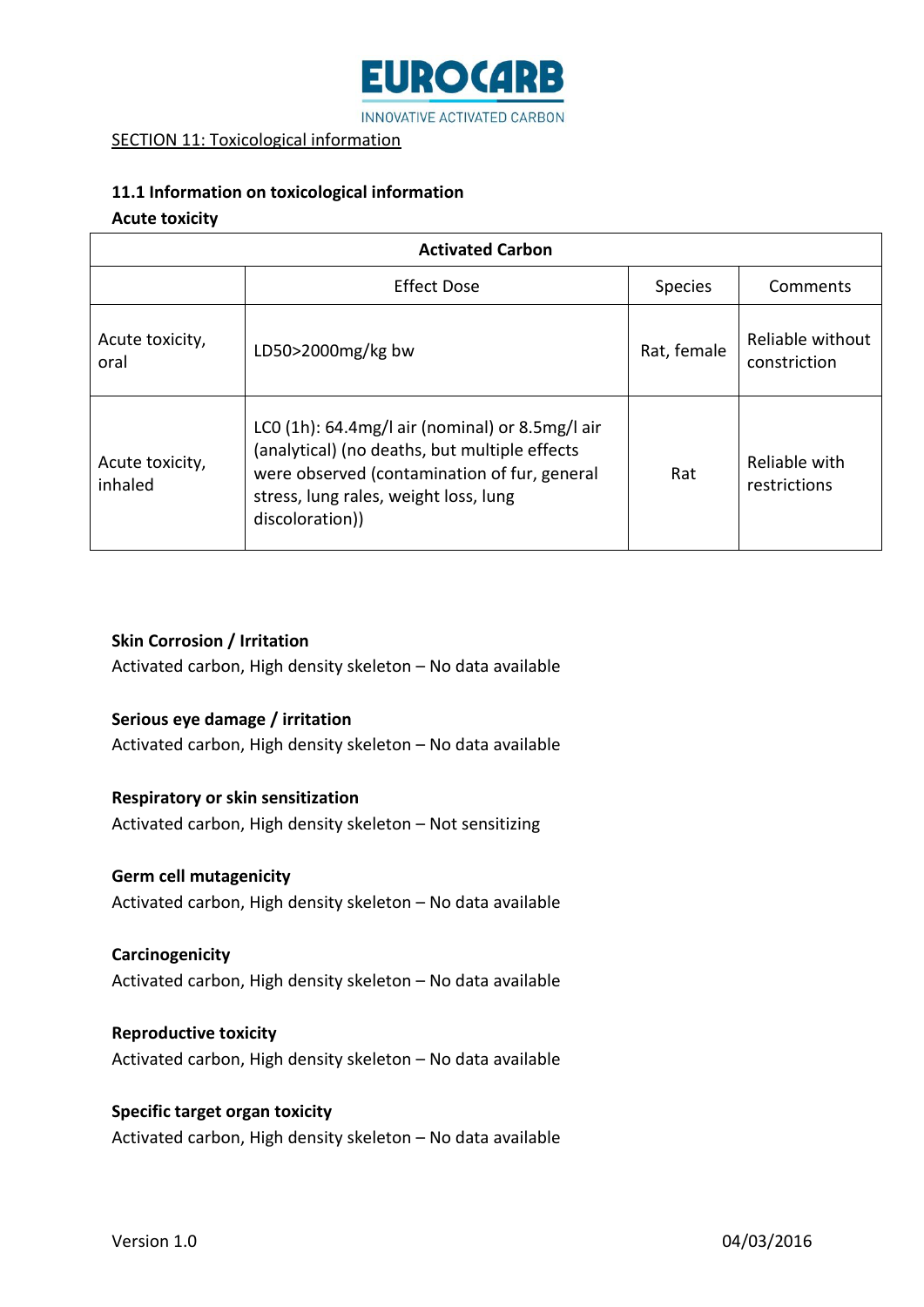

# SECTION 12: Ecological information

# **12.1 Toxicity**

No information is available. As activated carbon is highly insoluble in water no toxicity is expected.

**12.2 Persistence and degradability**

No data available

**12.3 Bioaccumulative potential**

No data available

**12.4 Mobility in soil**

No data available

# **12.5 Results of a PBT and vPvB assessment**

This mixture contains no components considered to be either persistent, bioaccumulative and toxic (PBT), or very persistent and very bioaccumulative (vPvB) at levels of 0.1% or higher

**12.6 Other adverse effects**

No data available

SECTION 13: Disposal considerations

# **13.1 Waste treatment method**

Offer surplus and non-recyclable produce to a licensed disposal company. Dispose of contaminated packaging in accordance with regulations.

# SECTION 14: Transport information

**14.1 UN Number**

None

# **14.2 UN proper shipping name**

ADR/RID: Not regulated AND: Not regulated IMDG/IMO: Not regulated ICOA/IATA: Not regulated

**14.3 Transport hazard classes** None

**14.4 Packing group** None